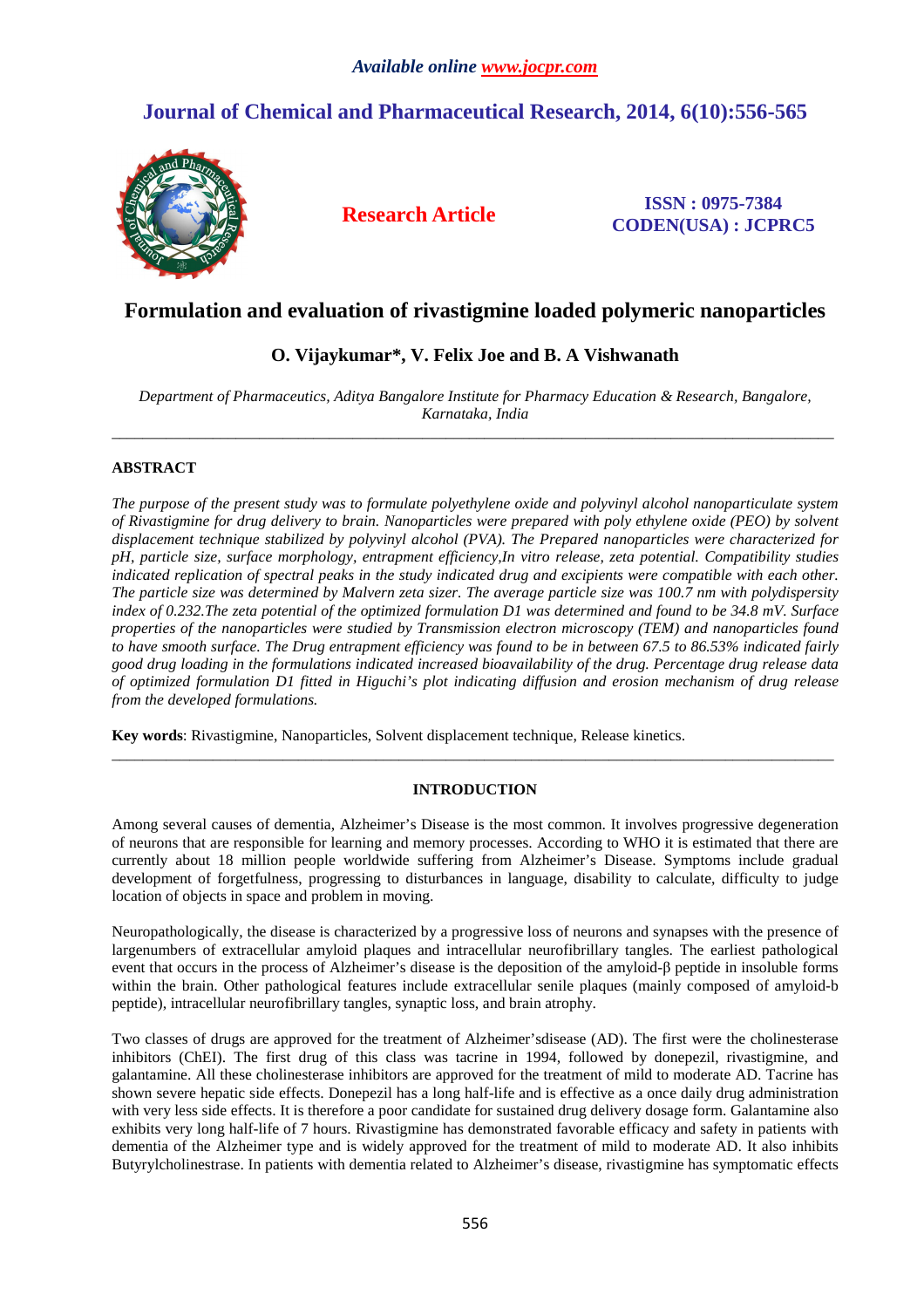that enable patients to do their work individually. Administered orally, it has short half-life of 1.5 hours due to hepatic first pass metabolism.**[1]**

*\_\_\_\_\_\_\_\_\_\_\_\_\_\_\_\_\_\_\_\_\_\_\_\_\_\_\_\_\_\_\_\_\_\_\_\_\_\_\_\_\_\_\_\_\_\_\_\_\_\_\_\_\_\_\_\_\_\_\_\_\_\_\_\_\_\_\_\_\_\_\_\_\_\_\_\_\_\_*

Rivastigmine tartrate was approved by the US Food and Drug Administration for the treatment of AD, but its current therapy has many drawbacks that include restricted entry into brain due to its hydrophilicity, necessitating frequent dosing and cholinergic side effects. Targeting of drugs to the brain is one of the most challenging issues for pharmaceutical research, as many hydrophilic drugs and neuropeptides are unable to cross the blood brain barrier.**[2]** 

Drug delivery to the brain requires advances in both drug delivery technologies and drug discovery. Drugs that are effective against diseases in the CNS and reach the brain via the blood compartment must pass the BBB. The management of brain-related diseases with presently available therapeutic system is very difficult, as insufficient amount of drug reaches the brain, due to highly lipophilic nature of the BBB. Many strategies have been developed to overcome this problem which includes chemical delivery systems, magnetic drug targeting or drug carrier systems such as antibodies, liposomes or nanoparticles.**[3-6]**

Among these, polymeric nanoparticles have recently attracted great attention as potential drug delivery systems. Due to their small size, nanoparticles penetrate into even small capillaries and are taken up within cells, allowing an efficient drug accumulation at the targeted sites in the body. The use of biodegradable materials for nanoparticles preparation allows sustained drug release at the targeted site over a period of days or even weeks after injection.**[7]** 

Rivastigmine tartrate is a reversible cholinesterase inhibitor used for the treatment of Alzheimer's disease. Rivastigmine has been shown to improve or maintain patients' performance in three major domains: cognitive function, global function and behavior. However, limitations with its oral therapy include restricted entry into brain due to its hydrophilicity, necessitating frequent dosing and cholinergic side effects like severe bradycardia, nausea, dyspepsia, vomiting and anorexia.**[8]** Hence, the present study was aimed at formulating nanoparticulate systems of rivastigmine tartrate that can improve brain targeting, provide sustained release, reduce dosing frequency and minimize side effects.

### **EXPERIMENTAL SECTION**

Rivastigmine tartrate was received as a gift sample from Micro labs, Bangalore,Polyethylene oxide (PEO) was received as agift sample from Medreich pharma, Bangalore, and Polyvinyl alcohol (PVA) was received as a gift sample from Medreich pharma, Bangalore.All the other chemicals and reagents used in the study were of analytical grade.

## **Preformulationstudies[9]**

FTIR spectral studies lies more in the qualitative identification of substances either in pure form or in combination with polymers and excipients and acts as a tool in establishment of chemical interaction. Since FT-IR is related to covalent bonds, the spectra can provide detailed information about the structure of molecular compounds. In order to establish this point, comparisons were made between the spectrum of the substances and the pure compound.

FTIR spectra were recorded with a Thermo Nicolet. Japan In the range 450–4000 cm−1 using a resolution of 4 cm−1 and 16 scans. Samples were diluted with KBr mixing Powder, and pressed to obtain self-supporting disks. Liquid samples formulations were analyzed to form a thin liquid film between two KBr disks**.** 

### **Formulation of Rivastigmine Nanoparticles[10]**

Rivastigminepolymeric nanoparticles were prepared with poly ethylene oxide (PEO) by solvent displacement technique. Briefly, different concentrations of PEO (0.1, 0.2, 0.3, 0.4gm) and 10 mg Rivastigmine were dissolved by heating and sonication in specifiedvolume of acetoneand methanol. This organic phase was injected drop wise in to water (aqueous phase) containing 1% PVA as hydrophilic surfactant, added under mechanical stirring. Formulation chart of Rivastigmine Nanoparticles was given in Table No:1

### **Optimization of formulation [11]**

The amount of drug (ie, 10 mg) was kept constant, and the concentration of polyethylene oxide (PEO) was varied accordingly (ie, 100, 200, 300, 400 mg). The phase ratios (organic: aqueous)was also varied accordingly for the formulations as 1:2, 1:3, and 1:4. Based upon the entrapment values, the formulation with highest entrapment was selected to be the optimized formulation.FormulationD1 with drug: polymer ratio of 1:40 and organic: aqueous phase ratio of 1 : 2 was found to be appropriate with encapsulation efficiency of 86.53%.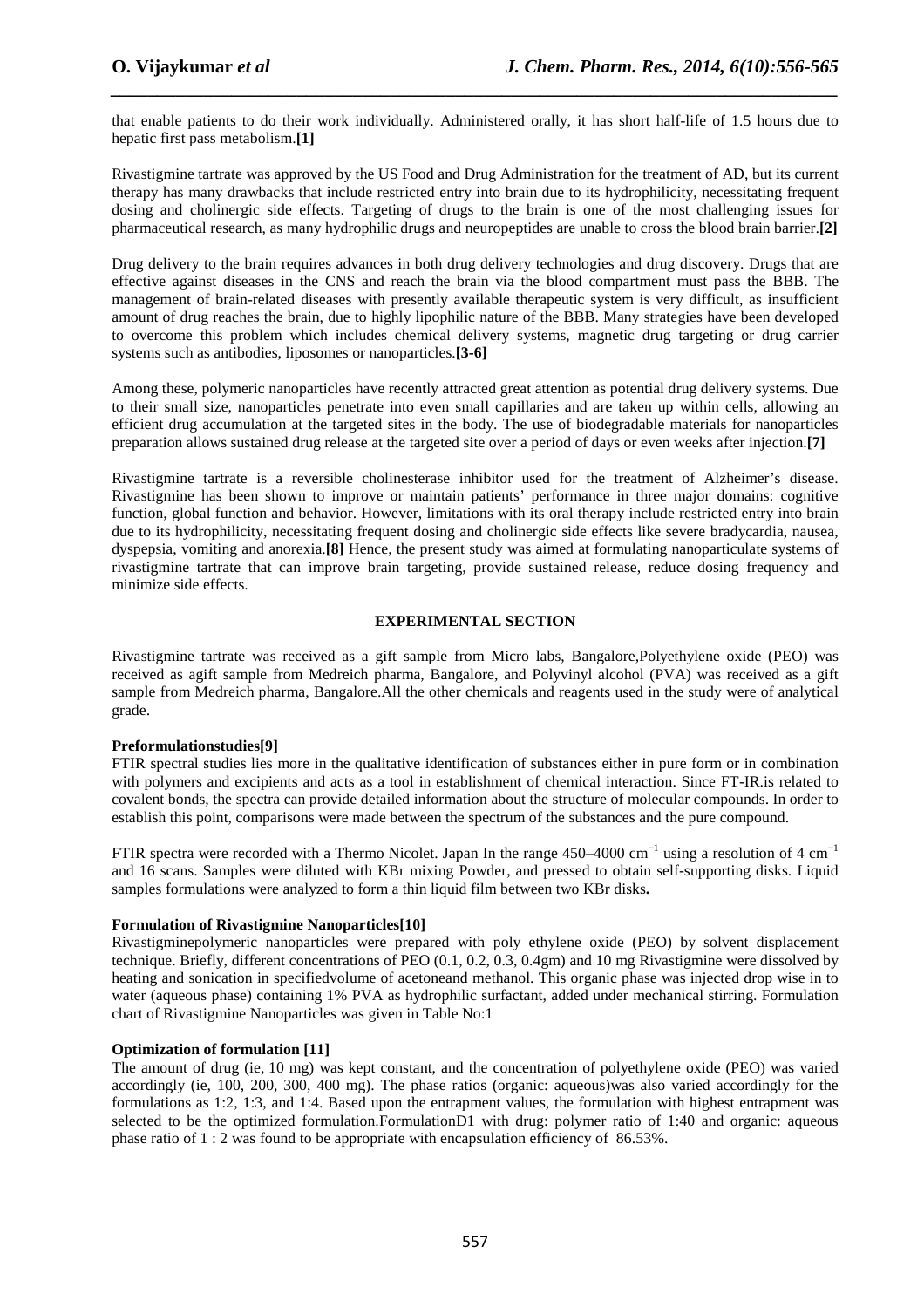| S.no | <b>Formulation</b><br>code | Drug : polymer<br>ratio | Organic : aqueous<br>phase ratio | Drug<br>(gm) | <b>PEO</b><br>(gm) | <b>PVA</b><br>(gm) | Acetone<br>(ml) | <b>Methanol</b><br>(ml) | Water<br>(ml) |
|------|----------------------------|-------------------------|----------------------------------|--------------|--------------------|--------------------|-----------------|-------------------------|---------------|
|      | A1                         | 1:10                    | 1:2                              | 0.01         | 0.1                | 0.4                | 15.0            | 5.0                     | 40.0          |
| 2.   | A2                         | 1:10                    | 1:3                              | 0.01         | 0.1                | 0.6                | 15.0            | 5.0                     | 60.0          |
| 3.   | A <sub>3</sub>             | 1:10                    | 1:4                              | 0.01         | 0.1                | 0.8                | 15.0            | 5.0                     | 80.0          |
| 4.   | B1                         | 1:20                    | 1:2                              | 0.01         | 0.2                | 0.4                | 15.0            | 5.0                     | 40.0          |
| 5.   | B <sub>2</sub>             | 1:20                    | 1:3                              | 0.01         | 0.2                | 0.6                | 15.0            | 5.0                     | 60.0          |
| 6.   | B <sub>3</sub>             | 1:20                    | 1:4                              | 0.01         | 0.2                | 0.8                | 15.0            | 5.0                     | 80.0          |
| 7.   | C1                         | 1:30                    | 1:2                              | 0.01         | 0.3                | 0.4                | 15.0            | 5.0                     | 40.0          |
| 8.   | C <sub>2</sub>             | 1:30                    | 1:3                              | 0.01         | 0.3                | 0.6                | 15.0            | 5.0                     | 60.0          |
| 9.   | C <sub>3</sub>             | 1:30                    | 1:4                              | 0.01         | 0.3                | 0.8                | 15.0            | 5.0                     | 80.0          |
| 10.  | D1                         | 1:40                    | $\mathbf{1}:2$                   | 0.01         | 0.4                | 0.4                | 15.0            | 5.0                     | 40.0          |
| 11.  | D2                         | 1:40                    | 1:3                              | 0.01         | 0.4                | 0.6                | 15.0            | 5.0                     | 60.0          |
| 12.  | D <sub>3</sub>             | 1:40                    | 1:4                              | 0.01         | 0.4                | 0.8                | 15.0            | 5.0                     | 80            |

## *\_\_\_\_\_\_\_\_\_\_\_\_\_\_\_\_\_\_\_\_\_\_\_\_\_\_\_\_\_\_\_\_\_\_\_\_\_\_\_\_\_\_\_\_\_\_\_\_\_\_\_\_\_\_\_\_\_\_\_\_\_\_\_\_\_\_\_\_\_\_\_\_\_\_\_\_\_\_* **Table 1: Formulation of Rivastigmine Nanoparticles**

### **Characterization of Polymeric Nanoparticles**

#### **Determination of Particle Size Analysis and zeta-potential analysis [10,11]**

Nanoparticle size distribution and zeta potential (ζ) weredetermined using photon correlation spectroscopy (Zetasizer,HAS 3000; Malvern Instruments, Malvern, UK). The sizedistribution analysis was performed at a scattering angle of 90° and at a temperature of 25°C using samples appropriatelydiluted with filtered waterwhereas zeta potential was measuredusing a disposable zeta cuvete.

### **Particle morphology [10,11]**

Morphologic evaluation of the nanoparticles was performed using transmission electron microscopy (TEM; Philips CM-10, Eindhoven, The Netherlands). Samples of the nanoparticle suspension (5 to 10 µL) were dropped onto Formvar-coated copper grid (Plano GmbH, Wetzlar, Germany). After complete drying, the samples were stained using 2% w/v phospho-tungstic acid. Digital Micrograph and Soft Imaging Viewer software (Olympus, Singapore) were used to perform the image capture and analysis.

#### **Entrapment Efficiency [10,11,12]**

Entrapment efficiency of drug loaded PNPs was determined by centrifugation of samples at 13,000 rpm for 20 min. The amount of free drug was determined in the clear supernatant by UV spectrophotometer at 263 nm using supernatant of non loaded nanoparticles on basic correction.

The entrapment efficiency (EE %) could be achieved by the following equation.

EE (%) = Total amount of Rivastigmine– Free Rivastigmine $\times$ 100

Total amount of Rivastigmine

### **In vitro release profile[9,10,12]**

*In vitro* release studies were performed using modified Franz diffusion cell. Dialysis membrane having pore size 2.4 nm; molecular weight cut off 12,000–14,000, was used (Membrane was soaked in double-distilled water for 12 hr before mounting in a Franz diffusion cell). A volume equivalent to 6 mg of Rivastigmine (Practically calculated) loaded PNPs formulation was placed in the donor compartment and the receptor compartment was filled with 10 ml of PBS. The content of the cell was stirred with the help of magnetic stirrer at  $37^{\circ}$ C. Aliquots were withdrawn from receiver compartment through side tube at every hour time interval up to 12 hours. Fresh medium of PBS was replaced each time to maintain constant volume. Samples were analyzed by UV visible spectroscopy at 263 nm.

#### **Drug-release kinetics [9,10]**

The drug release data was subjected various analyses like Zero-order, First-order, Higuchi, Hixson Crowell model and Korsmeyer-Peppas.

### **RESULTS AND DISCUSSION**

### **Preformulation Studies FTIR Spectroscopy**:

Compatibility study of drug with the excipients was determined by FTIR spectroscopy. The spectra of the drug and other ingredients used in the formulation were compared with the spectra of binary mixture of drug and excipients mixed in the ratio of 1:1.The standard FTIR spectra of the drug matches with the FTIR of the drug sample taken for the study confirms the authenticity of the drug. There was no significant appearance of new peaks or disappearance of characteristic peaks implies that there was no incompatibility between drug and the excipients taken for the study.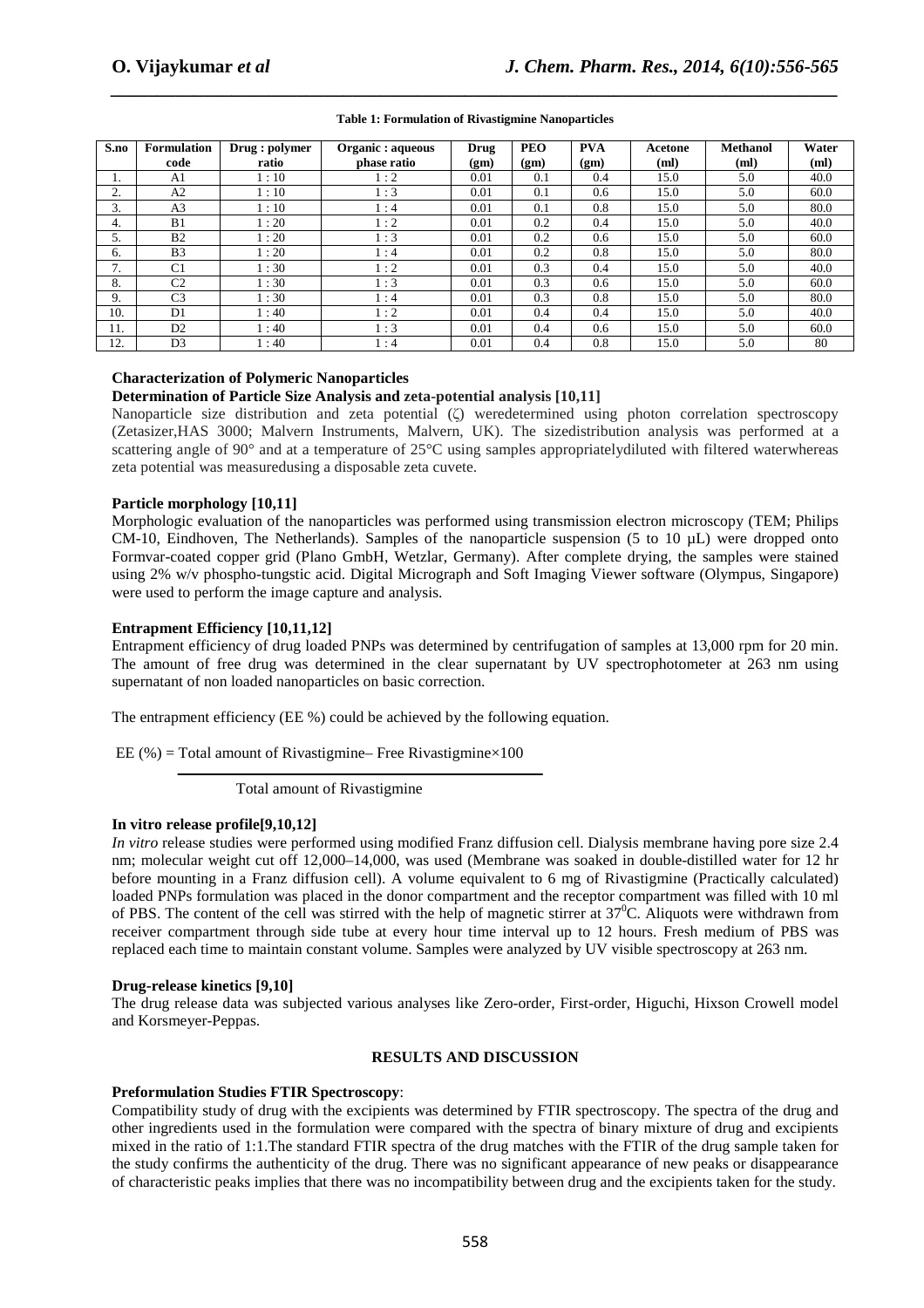

**Fig 1: FTIR Spectra of Rivastigmine** 



**Fig 2: FTIR Graph of optimized formulation**

**Particle size and Particle size distribution** 



**Fig 3: Particle size distribution of Optimized Formulation** 

The particle size and particle size distribution of the best formulation[D1] was determined by Malvern zeta sizer. The results confirmed that the average particle size was 100.7 nm and polydispersity index of 0.232. The particle size distribution is found to be normal and uniform.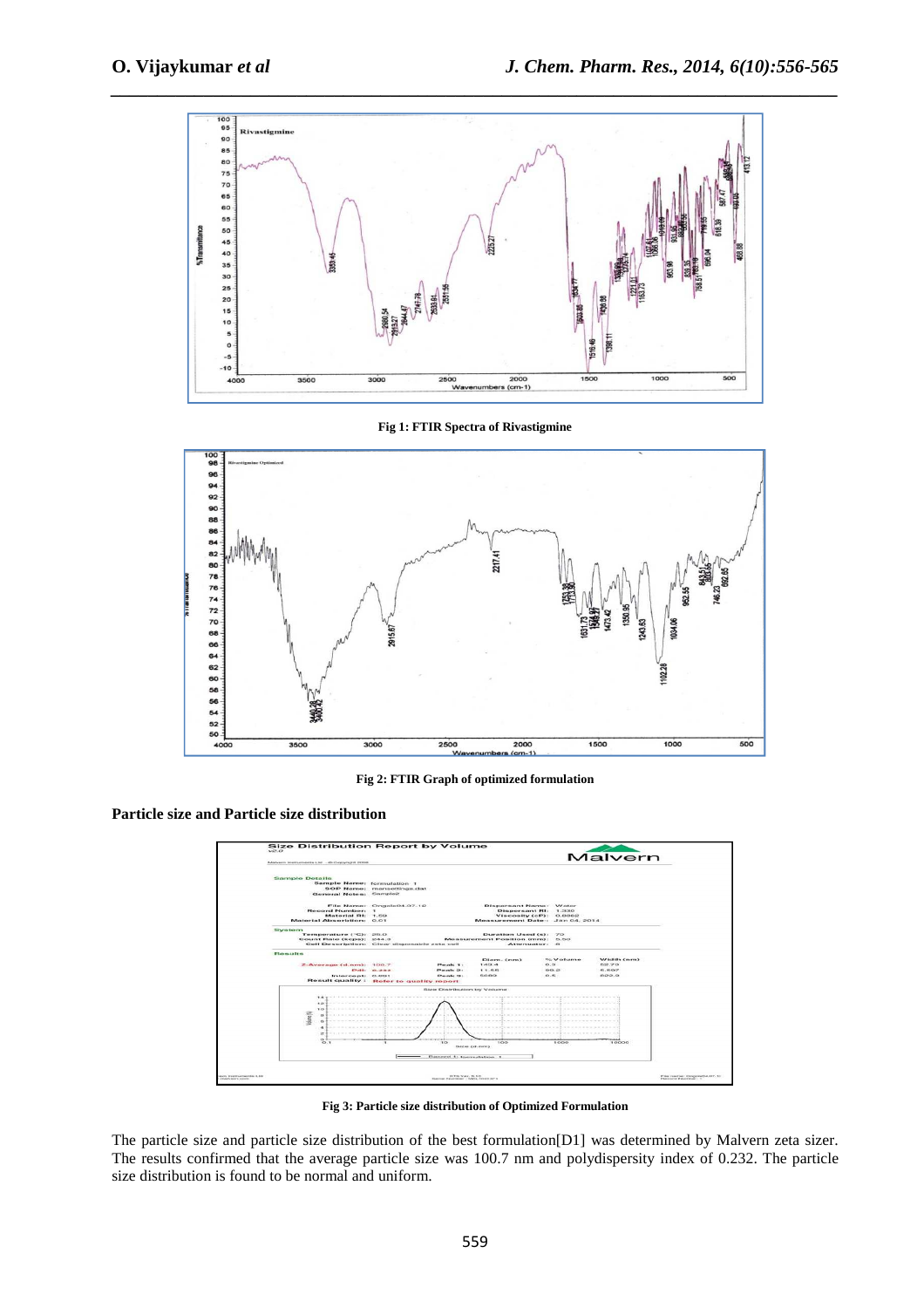### **Zeta Potential (ζ):**



*\_\_\_\_\_\_\_\_\_\_\_\_\_\_\_\_\_\_\_\_\_\_\_\_\_\_\_\_\_\_\_\_\_\_\_\_\_\_\_\_\_\_\_\_\_\_\_\_\_\_\_\_\_\_\_\_\_\_\_\_\_\_\_\_\_\_\_\_\_\_\_\_\_\_\_\_\_\_*

**Fig 4: Zeta Potential of Optimized Formulation**

The zeta potential of the best formulation[D1] was determined and found to be 34.8 mV. Zeta potential is an important physic-chemical parameter that influences stability of the nanosuspension. Extremely positive or negative zeta potential values cause larger repulsive forces, whereas repulsion between particles with similar electric charge prevents aggregation of the particles and thus ensures easydispersion. Incase of a combined electrostatic and steric stabilization, a minimum zeta potential of  $\pm 20$  mV is desirable.

#### **Particle Morphology:**

The morphology of the Rivastigmine loaded nanoparticles produced with polyethylene oxide (PEO) was assessed by Transmission electron microscopy (TEM) shown in Figure No: 5 confirming the spherical shaped particles.



**Fig 5: Transmission Electron Microscopy of Rivastigmine loaded Nanoparticles** 

| S.No           | <b>Formulationcode</b> | %Entrapment<br><b>Efficiency</b> |  |  |  |  |
|----------------|------------------------|----------------------------------|--|--|--|--|
| 1              | A <sub>1</sub>         | 75.69                            |  |  |  |  |
| $\overline{2}$ | A <sub>2</sub>         | 71.49                            |  |  |  |  |
| 3              | A <sub>3</sub>         | 67.5                             |  |  |  |  |
| $\overline{4}$ | B <sub>1</sub>         | 78.69                            |  |  |  |  |
| 5              | B <sub>2</sub>         | 73.32                            |  |  |  |  |
| 6              | B <sub>3</sub>         | 69.75                            |  |  |  |  |
| 7              | C <sub>1</sub>         | 82.21                            |  |  |  |  |
| 8              | C <sub>2</sub>         | 77.24                            |  |  |  |  |
| 9              | C <sub>3</sub>         | 73.35                            |  |  |  |  |
| 10             | D 1                    | 86.53                            |  |  |  |  |
| 11             | D2                     | 81.52                            |  |  |  |  |
| 12             | D3                     | 76.00                            |  |  |  |  |

**Table 2: % Entrapment efficiency of different formulations** 

## **Drug Entrapment Efficiency:**

The Drug entrapment efficiency of the Rivastigmine polymeric nanoparticles was determined by using centrifugation method. The %Entrapment of drug was tabulated in the Table No:7. The % Entrapment efficiency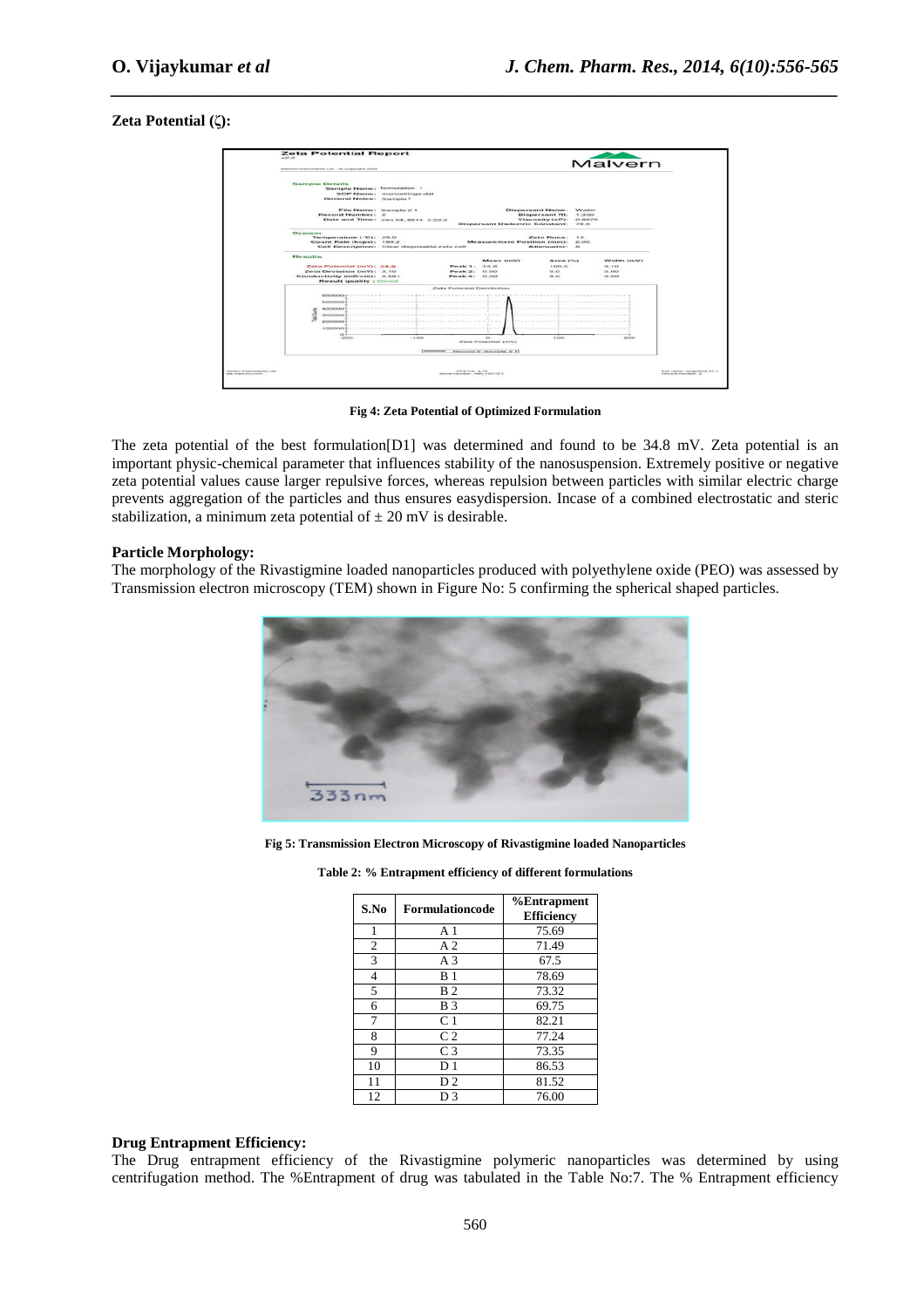varied from 67.5% to 86.53% for the formulations prepared. The entrapment efficiency was affected by drug:polymer ratio. The entrapment efficiency was changed when drug and polymer ratio has been changed. It has been showed that increase in polymer concentration in organic phase increases drug entrapment due to increase in organic phase viscosity, which increases the diffusional resistance to drug molecules from organic phase to aqueous phase, there by entrapping more drugs in the polymer nanoparticles. Percentage entrapment depends on organic phase and aqueous phase volume ratio. It suggests that change in phase volume ratio changed the entrapment efficiency. This may be considered due to solvent-drug interaction.

*\_\_\_\_\_\_\_\_\_\_\_\_\_\_\_\_\_\_\_\_\_\_\_\_\_\_\_\_\_\_\_\_\_\_\_\_\_\_\_\_\_\_\_\_\_\_\_\_\_\_\_\_\_\_\_\_\_\_\_\_\_\_\_\_\_\_\_\_\_\_\_\_\_\_\_\_\_\_*





#### *In vitro* **release profile:**

The *In vitro* release profiles of 12 formulations are shown in the figureNo:7. The formulations shows a release to maintain sustained and controlled release of the drug.The apparatus Franz diffusion cell with constant temperature bath used for the study of diffusion studies

| <b>Time</b>             | <b>Cumulative % Drug Release</b> |       |       |        |           |                         |       |                |                |       |               |                |
|-------------------------|----------------------------------|-------|-------|--------|-----------|-------------------------|-------|----------------|----------------|-------|---------------|----------------|
| (hrs)                   |                                  |       |       |        |           | <b>Formulation Code</b> |       |                |                |       |               |                |
|                         | A1                               | A2    | A3    | B1     | <b>B2</b> | <b>B3</b>               | C1    | C <sub>2</sub> | C <sub>3</sub> | D1    | $\mathbf{D2}$ | D <sub>3</sub> |
| 0.5                     | 18.77                            | 20.27 | 20.08 | 24.48  | 20.81     | 18.18                   | 22.13 | 19.02          | 17.85          | 18.77 | 16.69         | 13.60          |
| 1                       | 22.47                            | 26.14 | 23.77 | 27.94  | 25.30     | 24.81                   | 25.89 | 22.89          | 21.31          | 22.47 | 19.08         | 19.77          |
| $\overline{2}$          | 25.33                            | 31.06 | 27.62 | 33.783 | 28.43     | 29.46                   | 29.40 | 26.69          | 25.72          | 25.33 | 23.50         | 23.28          |
| 3                       | 29.28                            | 35.06 | 32.99 | 38.94  | 32.71     | 33.44                   | 37.46 | 30.39          | 29.71          | 29.28 | 27.75         | 27.42          |
| $\overline{\mathbf{4}}$ | 33.69                            | 40.28 | 38.20 | 44.73  | 37.54     | 37.58                   | 42.31 | 33.96          | 33.65          | 33.69 | 31.14         | 31.65          |
| 5                       | 37.23                            | 45.76 | 40.77 | 46.80  | 40.42     | 42.16                   | 45.53 | 39.42          | 37.76          | 37.23 | 35.04         | 35.28          |
| 6                       | 41.28                            | 48.35 | 45.25 | 49.55  | 45.06     | 45.50                   | 49.09 | 43.73          | 42.36          | 41.28 | 38.75         | 38.02          |
| 7                       | 44.30                            | 51.83 | 48.57 | 52.09  | 50.19     | 48.975                  | 52.31 | 48.21          | 44.18          | 44.30 | 42.10         | 40.90          |
| 8                       | 54.93                            | 66.58 | 61.32 | 64.76  | 63.34     | 59.64                   | 64.55 | 60.59          | 55.90          | 54.93 | 52.77         | 51.64          |
| 9                       | 59.88                            | 72.45 | 66.68 | 70.24  | 69.75     | 64.93                   | 69.64 | 65.14          | 60.24          | 59.88 | 57.86         | 56.74          |
| 10                      | 64.57                            | 77.95 | 74.76 | 75.88  | 75.77     | 70.15                   | 74.78 | 70.21          | 64.67          | 64.57 | 63.22         | 61.81          |
| 11                      | 70.44                            | 84.09 | 82.69 | 80.80  | 81.42     | 76.50                   | 79.34 | 74.67          | 70.18          | 70.44 | 70.00         | 66.35          |
| 12                      | 76.73                            | 92.18 | 88.27 | 88.27  | 87.09     | 82.65                   | 83.74 | 78.99          | 77.88          | 76.73 | 76.02         | 71.66          |

|  | Table No:3 Cumulative % Drug Release for Rivastigmine Nanoparticle formulations |
|--|---------------------------------------------------------------------------------|
|--|---------------------------------------------------------------------------------|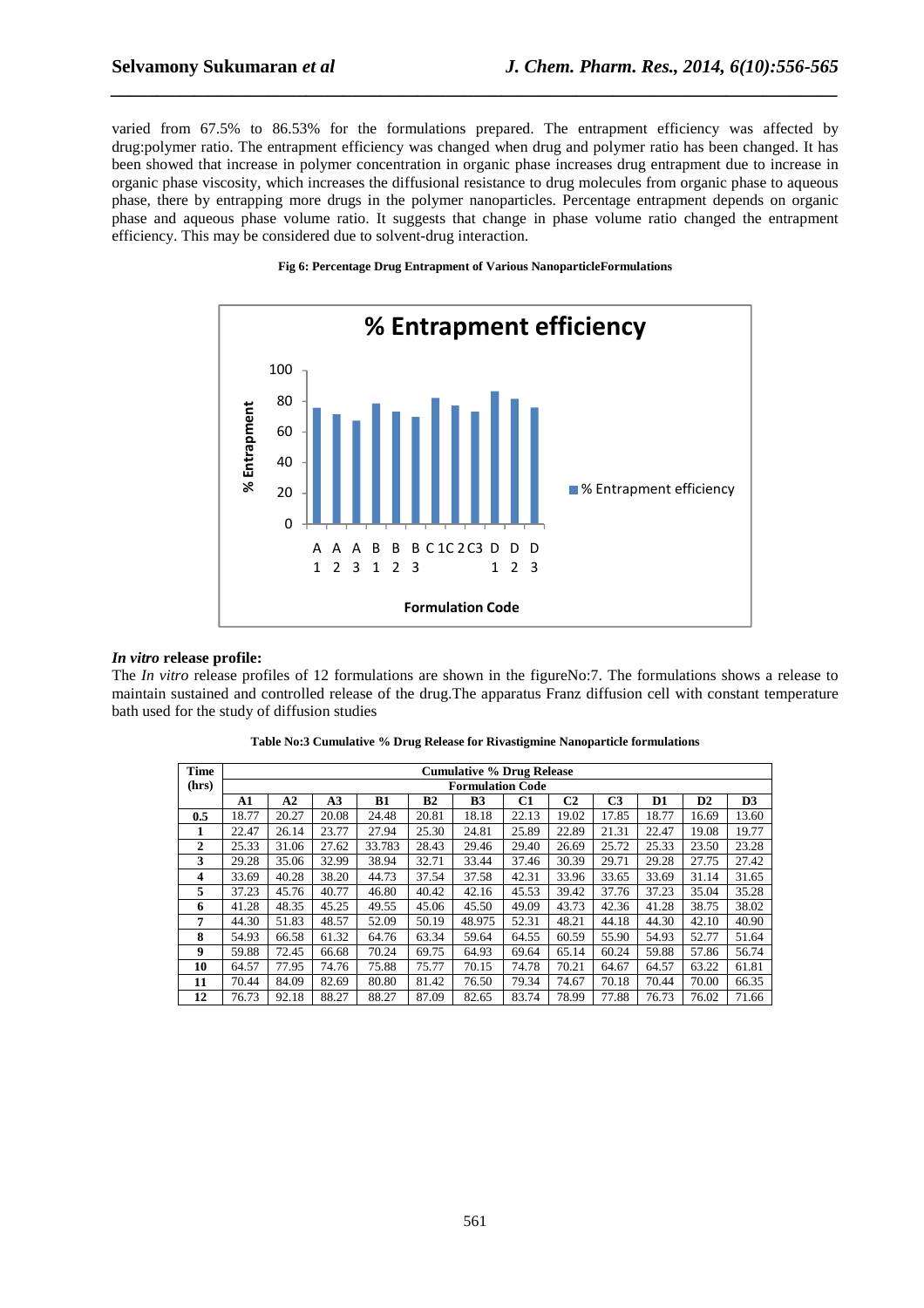

*\_\_\_\_\_\_\_\_\_\_\_\_\_\_\_\_\_\_\_\_\_\_\_\_\_\_\_\_\_\_\_\_\_\_\_\_\_\_\_\_\_\_\_\_\_\_\_\_\_\_\_\_\_\_\_\_\_\_\_\_\_\_\_\_\_\_\_\_\_\_\_\_\_\_\_\_\_\_*

**Fig 7:** *In Vitro* **Drug Release Profile of different Nanoparticle Formulations** 

#### **Drug-release kinetics:**

The release constant was calculated from the slope of the appropriate plots, and the regression coefficient  $(r^2)$  was determined. Percentage drug release data of best formulation D1 fitted in Higuchi's plot which was indicative of an diffusion and/or erosion mechanisms followed by zero order

|  |  |  |  |  | Table 4: Drug-release kinetics data of optimized formulation [D1] |  |  |  |
|--|--|--|--|--|-------------------------------------------------------------------|--|--|--|
|  |  |  |  |  |                                                                   |  |  |  |

|                                | Zero order                            | <b>First order</b>                    | Higuchi's                                      | Korsmever-Peppas model                |              |                                   |  |
|--------------------------------|---------------------------------------|---------------------------------------|------------------------------------------------|---------------------------------------|--------------|-----------------------------------|--|
| <b>Formulation code</b>        | <b>Regression</b><br>$(\mathbb{R}^2)$ | <b>Regression</b><br>$(\mathbb{R}^2)$ | model<br><b>Regression</b><br>$(\mathbf{R}^2)$ | <b>Regression</b><br>$(\mathbf{R}^2)$ | Slope<br>(n) | <b>Best fit model</b>             |  |
| D 1 (Optimized<br>formulation) | 0.9841                                | $-0.9813$                             | 0.9819                                         | 0.9609                                | 0.41         | Zero order and Higuchi's<br>model |  |



**Fig 8 : Higuchi model Drug-release kinetics profile of optimized formulation**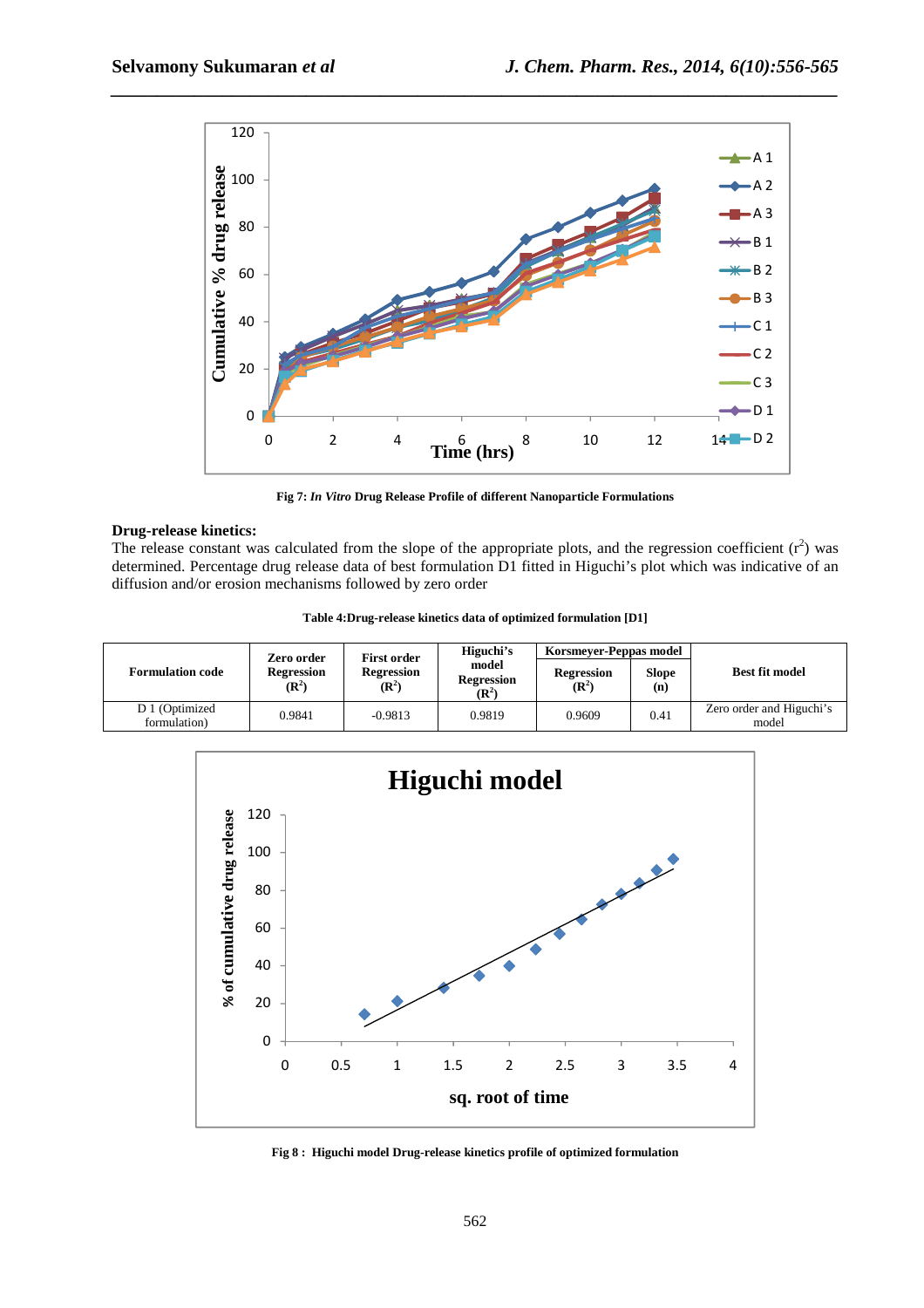

*\_\_\_\_\_\_\_\_\_\_\_\_\_\_\_\_\_\_\_\_\_\_\_\_\_\_\_\_\_\_\_\_\_\_\_\_\_\_\_\_\_\_\_\_\_\_\_\_\_\_\_\_\_\_\_\_\_\_\_\_\_\_\_\_\_\_\_\_\_\_\_\_\_\_\_\_\_\_*

**Fig 9 : Zero order model Drug Drug-release kinetics profile of optimized formulation**



Fig 10: First order model Drug-release kinetics profile of optimizedformulation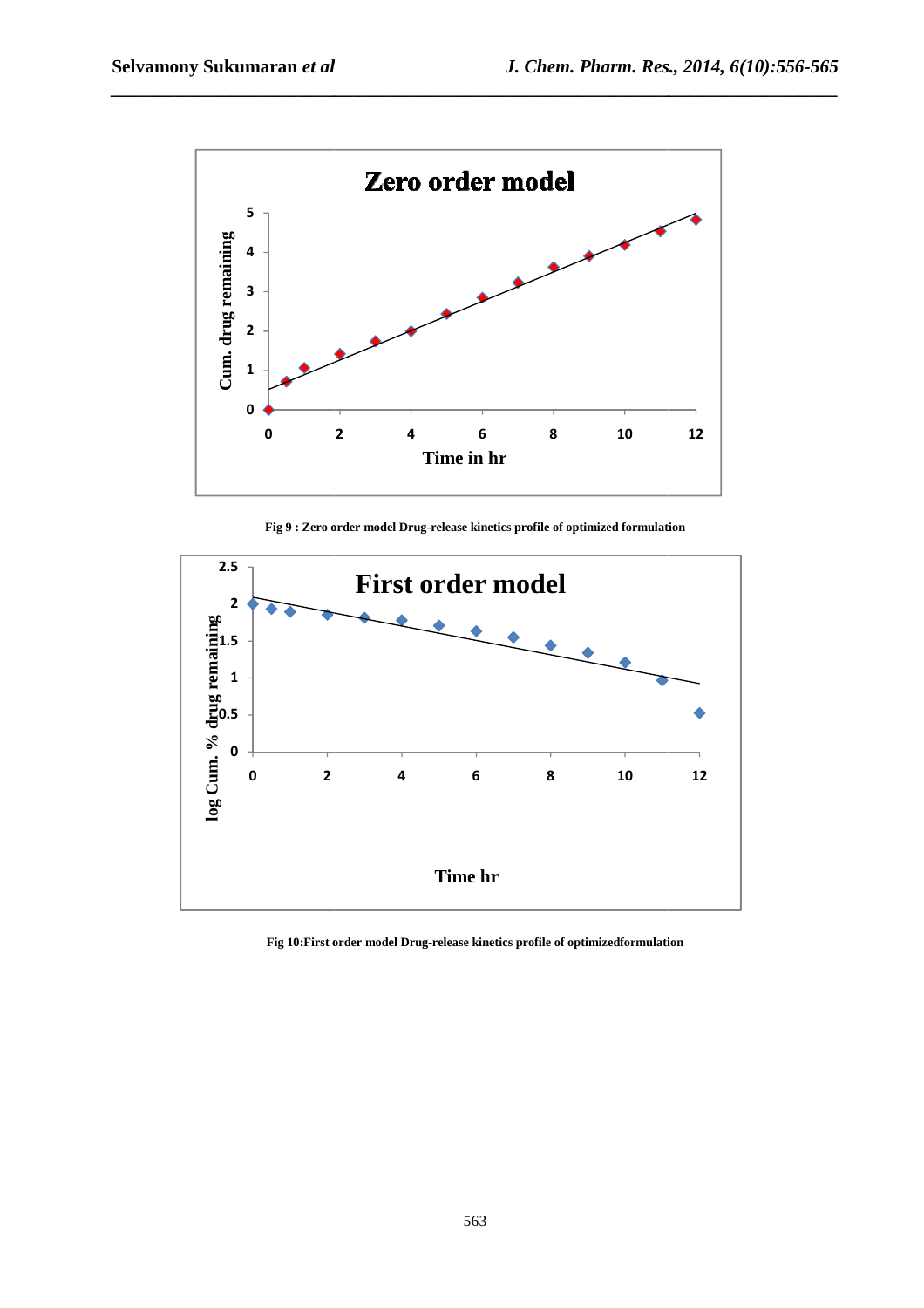

*\_\_\_\_\_\_\_\_\_\_\_\_\_\_\_\_\_\_\_\_\_\_\_\_\_\_\_\_\_\_\_\_\_\_\_\_\_\_\_\_\_\_\_\_\_\_\_\_\_\_\_\_\_\_\_\_\_\_\_\_\_\_\_\_\_\_\_\_\_\_\_\_\_\_\_\_\_\_*

**Fig 11:Korsmeyer :Korsmeyer-peppas Drug***-***release kinetics profiles of optimized formulation**

### **CONCLUSION**

The present work is intended to formulate and evaluate the nanoparticles of Rivastigmine, in view of increasing drug bioavailability, timed release of drug molecule, the sustained effect of rivastigmine was obtained from the present nanoparticles formulations which enables precision drug targeting to the brain. In the current study, the potential of Polyethylene oxide (PEO) for the specific delivery of competitive inhibitor of AchE's drug was investigated.

The polymeric nanoparticles of Rivastigmine were made up of drug and polyethylene oxide. Polyvinyl alcohol (PVA) is used as stabilizer and surfactant. The various formulations were designed by changing the drug: polymer and organic : aqueous phase ratio. The prepared polymeric nanoparticles so formed were evaluated for % Entrapment efficiency, and in vitro release profiles.

The % Entrapment efficiency of the formulation was affected by the drug: polymer ratio in the formulation. It has been showed that increase in polymer concentration in organic phase increases drug entrapment due to increase in organic phase viscosity, which increases the diffusional resistance to drug molecules from organic phase to aqueous been showed that increase in polymer concentration in organic phase increases drug entrapment due to increase in<br>organic phase viscosity, which increases the diffusional resistance to drug molecules from organic phase to a phase and aqueous phase volume ratio. It suggests that change in phase volume ratio changed the entrapment efficiency. This may be considered due to solvent-drug interaction. phase, there by entrapping more drugs in the polymer nanoparticles. Percentage entrapment depends on organic phase and aqueous phase volume ratio. It suggests that change in phase volume ratio changed the entrapment effici

polymer ratio 1 :40 and organic : aqueous phase ratio 1:2 showed a drug release of 76.73% for 12 hours indicates the increased bioavailability of the drug.

The formulation [D1] was selected as best formulation based on % Entrapment efficiency and drug release and was subjected to determination of particle size and zeta potential, particle morphology, drug-release kinetics, in-vitro release studies.

The formulation [D1] had particle size of 100.7nm and poly dispersity index of 0.232. The zeta potential ( ζ) is 34.8 mV. A particle size below 250 nm with a polydispersity index near 0.25 was considered optimum. The particle morphology of Rivastigmine loaded NPs was confirmed by Transmission electron micrographs. ion [D1] had particle size of 100.7nm and poly dispersity index of 0.232. The zeta<br>cle size below 250 nm with a polydispersity index near 0.25 was considered op<br>of Rivastigmine loaded NPs was confirmed by Transmission elec

Percentage drug release data of best formulation [D1] fitted in Higuchi's plot which was indicative of an diffusion and/or erosion mechanisms.so the present work was fulfilled by formulating Rivastigmine polymeric nanoparticles for passive targeting of brain controlled drug delivery system there by increasing timed release of drug and bioavailability of the drug. Furtherstudies are needed toinvestigate these formulations forit onfirmed by Transmission electron micrographs.<br>
on [D1] fitted in Higuchi's plot which was indicative of an diffi<br>
k was fulfilled by formulating Rivastigmine polymeric nanopar<br>
g delivery system there by increasing timed